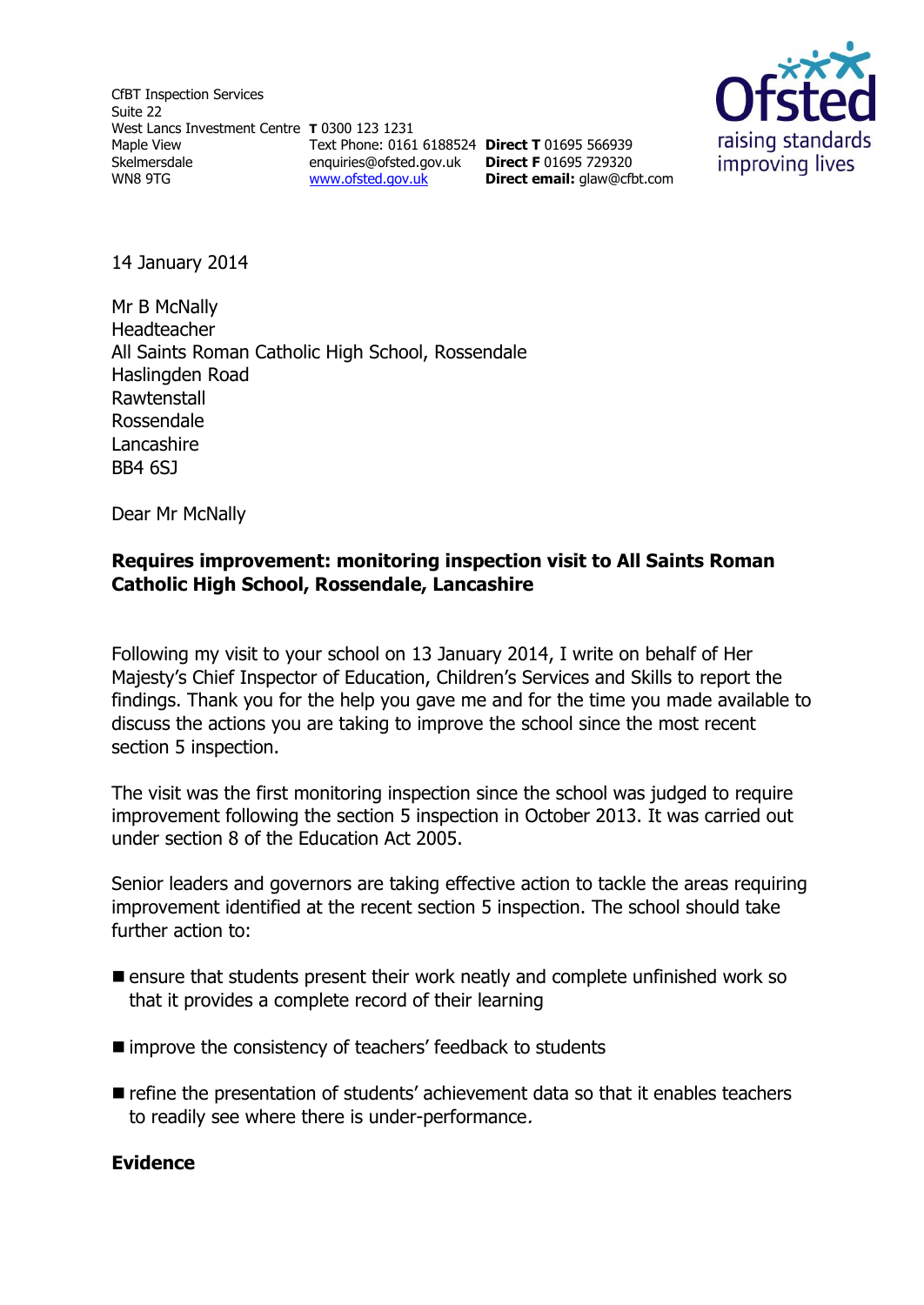### **PROTECT-INSPECTION**



During the visit, meetings were held with you, other senior leaders, the Chair of the Governing Body and the governor overseeing curriculum matters, a representative of Lancashire Local Authority and a representative of Salford Diocese to discuss the action taken since the last inspection. I had informal discussions with several students, made brief visits to a range of lessons with you and joined a meeting with yourself and staff representatives to consider the achievement of students in Year 10. I also scrutinised a selection of students' exercise books and looked at examples of their work displayed in classrooms. I considered the school improvement plan and your analysis of the impact of actions you have taken since your appointment as headteacher in April 2013.

# **Context**

Three teachers have left the school since the most recent Section 5 inspection. The appointment of an assistant headteacher with responsibility for teaching and learning has been made permanent. An assistant headteacher has been appointed to ensure the quality of provision for students with special educational needs.

### **Main findings**

The school's recent section 5 inspection made reference to the prompt action you have taken since your appointment to improve teaching and learning. Your drive remains strong and inspires your leadership team. Your accurate evaluation of teaching underpins your strategy for raising standards.

The school improvement plan is well-focused and progress in achieving key priorities is regularly checked, recorded and shared in full with staff. You have introduced a 'flight path' that epitomises your ambition for students' achievement by insisting that all members of the school community strive to ensure that students make exceptionally good progress. Teachers' assessments of students' work are undertaken more thoroughly and regularly now and there is increased confidence that these assessments are accurate. Leaders plot students' progress and intervene rapidly if there is any hint of under-achievement. The recording of students' progress is undertaken systematically but you acknowledge that the overview is not as comprehensibly presented as it might be.

At the Year 10 achievement monitoring meeting I observed, you demonstrated how well you and other leaders know individual students and how adept you are at promptly supporting and challenging them if they appear not to be making sufficient progress. The school's interventions include the personalised use of pupil premium funding to respond to students' specific individual circumstances.

Teachers are beginning to make more thorough use of progress data in planning for lessons. You are piloting ways of supporting teachers and students in accelerating progress, for instance by using literacy stickers in English and humanities that give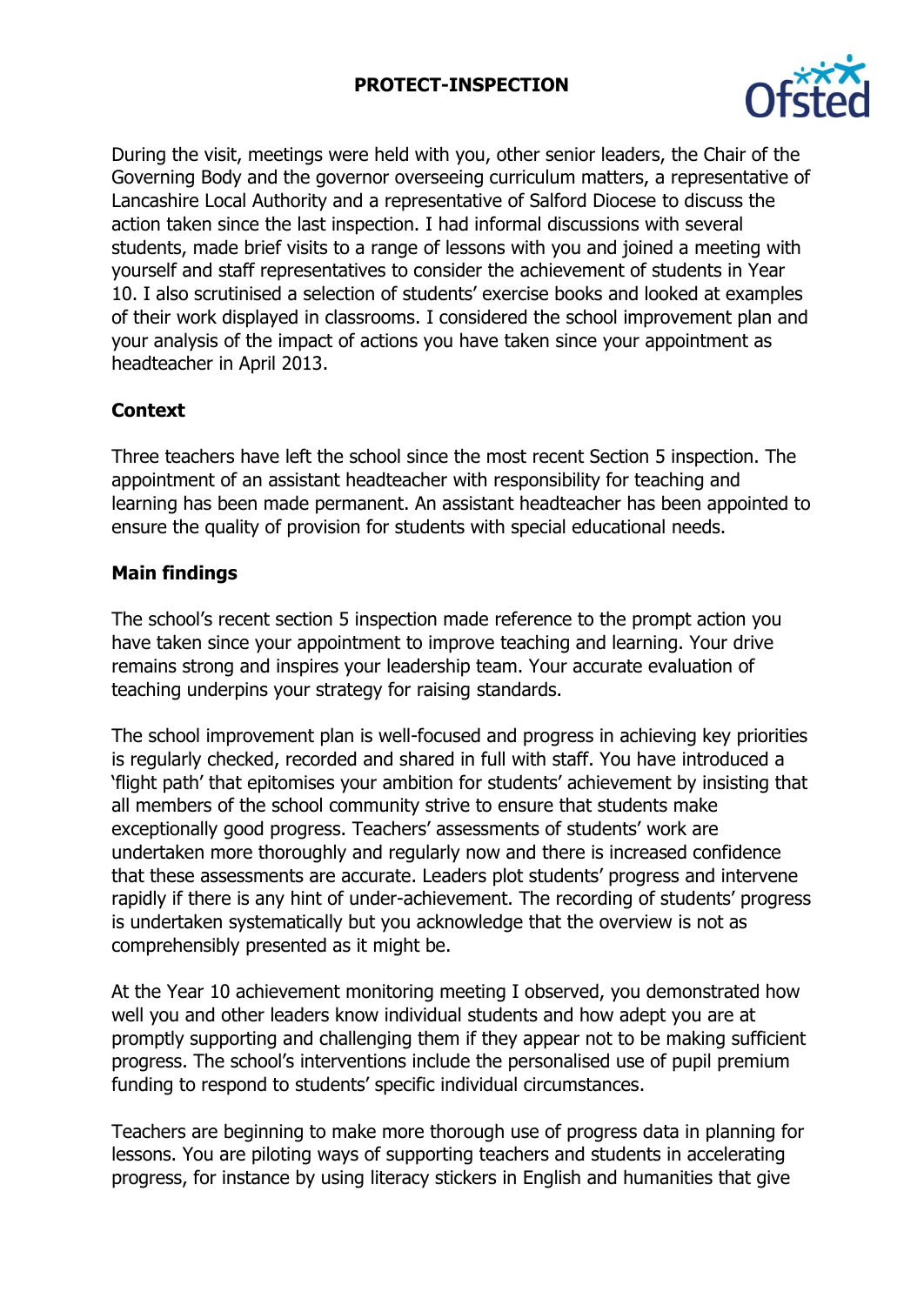### **PROTECT-INSPECTION**



targets to groups of students in response to teachers' analysis of their work. This development is at an early stage but indicates teachers' willingness to embrace new strategies.

The school's records of teaching, moderated by the local authority, indicate that teaching is improving. This is because of more consistent guidance to teachers on leaders' expectations. The work of the Teaching and Learning Community, led by your deputy headteacher, continues to be a valuable forum for discussing and sharing practice. Bespoke support is being provided to individual teachers through a well-targeted coaching programme that is both supportive and strongly focused on securing demonstrable improvement in students' learning. A second coaching programme is being developed by an assistant headteacher with the intention of securing a higher proportion of outstanding teaching.

The leadership of teaching is ambitious and linked to the school's mission: Luceat Lux Vestra (let your light shine). There is a determination for teachers and students to experience 'joy' in learning. Teachers are working hard to enliven lessons and support students' independence. During our brief visits to lessons we observed many examples of students working co-operatively to solve problems and present their opinions. In humanities subjects, some students have enjoyed creating models to illustrate their learning and these are proudly displayed. There is much less evidence of students' written work displayed around the school and so opportunities are missed to present them with guidance and exemplification or to celebrate their learning.

Part of your drive to raise expectations has been to improve the consistency of teachers' guidance through marking. There are good examples of teachers providing students with a full analysis of 'what works well' and providing next steps through 'even better if' statements. Students are expected to address their teachers' observations but are not always clear how to do this. Although the school has prioritised improvement in literacy skills as a key to raising achievement, there are too many books where students have not paid sufficient attention to good presentation and have not attended to corrections in spelling, punctuation and grammar sufficiently well. The school's marking policy is not consistently used by all teachers.

Senior leaders are working with subject leaders, several of whom are in their first year in post, to ensure the robustness of their judgements of teaching. You are aware of the varied confidence and experience of subject leaders and are providing support accordingly.

Governors continue to hold the school to account, particularly through the Standards and Effectiveness Committee which maintains a critical focus on leaders' progress in addressing the key areas for improvement identified at the recent section 5